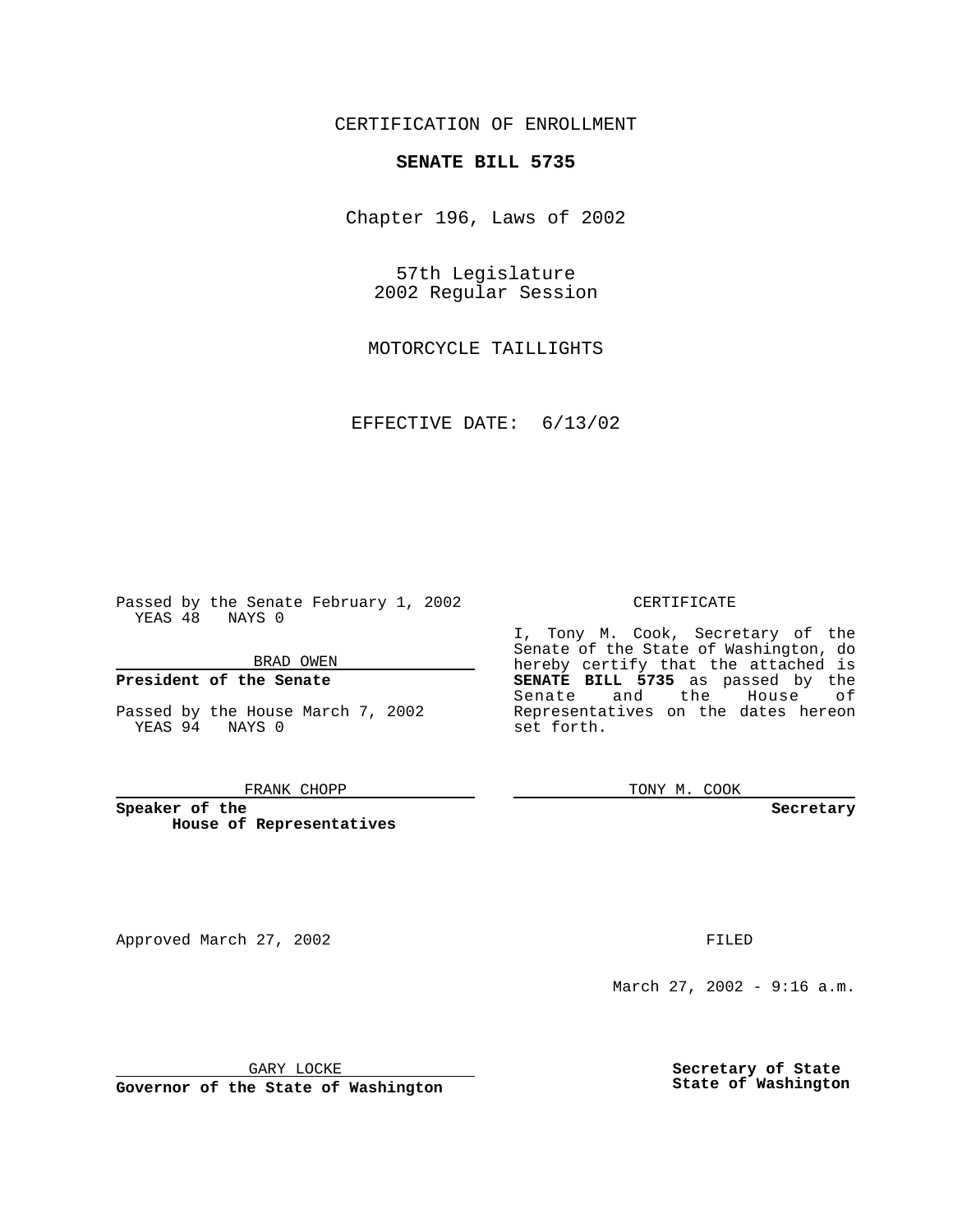# **SENATE BILL 5735** \_\_\_\_\_\_\_\_\_\_\_\_\_\_\_\_\_\_\_\_\_\_\_\_\_\_\_\_\_\_\_\_\_\_\_\_\_\_\_\_\_\_\_\_\_\_\_

\_\_\_\_\_\_\_\_\_\_\_\_\_\_\_\_\_\_\_\_\_\_\_\_\_\_\_\_\_\_\_\_\_\_\_\_\_\_\_\_\_\_\_\_\_\_\_

Passed Legislature - 2002 Regular Session

### **State of Washington 57th Legislature 2001 Regular Session**

**By** Senators Gardner, Roach, Haugen, Hochstatter, Honeyford, Stevens, Deccio, Rossi, Zarelli, Benton, Horn, T. Sheldon, Sheahan, Spanel, Shin, Finkbeiner, Hargrove, West, Long and Franklin

Read first time 02/01/2001. Referred to Committee on Transportation.

1 AN ACT Relating to motorcycle taillights; and amending RCW 2 46.37.100.

3 BE IT ENACTED BY THE LEGISLATURE OF THE STATE OF WASHINGTON:

4 **Sec. 1.** RCW 46.37.100 and 1992 c 46 s 1 are each amended to read 5 as follows:

6 (1) Front clearance lamps and those marker lamps and reflectors 7 mounted on the front or on the side near the front of a vehicle shall 8 display or reflect an amber color.

9 (2) Rear clearance lamps and those marker lamps and reflectors 10 mounted on the rear or on the sides near the rear of a vehicle shall 11 display or reflect a red color.

 (3) All lighting devices and reflectors mounted on the rear of any vehicle shall display or reflect a red color, except the stop lamp or other signal device, which may be red, amber, or yellow, and except 15 that on any vehicle forty or more years old, or on any motorcycle 16 regardless of age, the taillight may also contain a blue or purple insert of not more than one inch in diameter, and except that the light illuminating the license plate shall be white and the light emitted by a back-up lamp shall be white or amber.